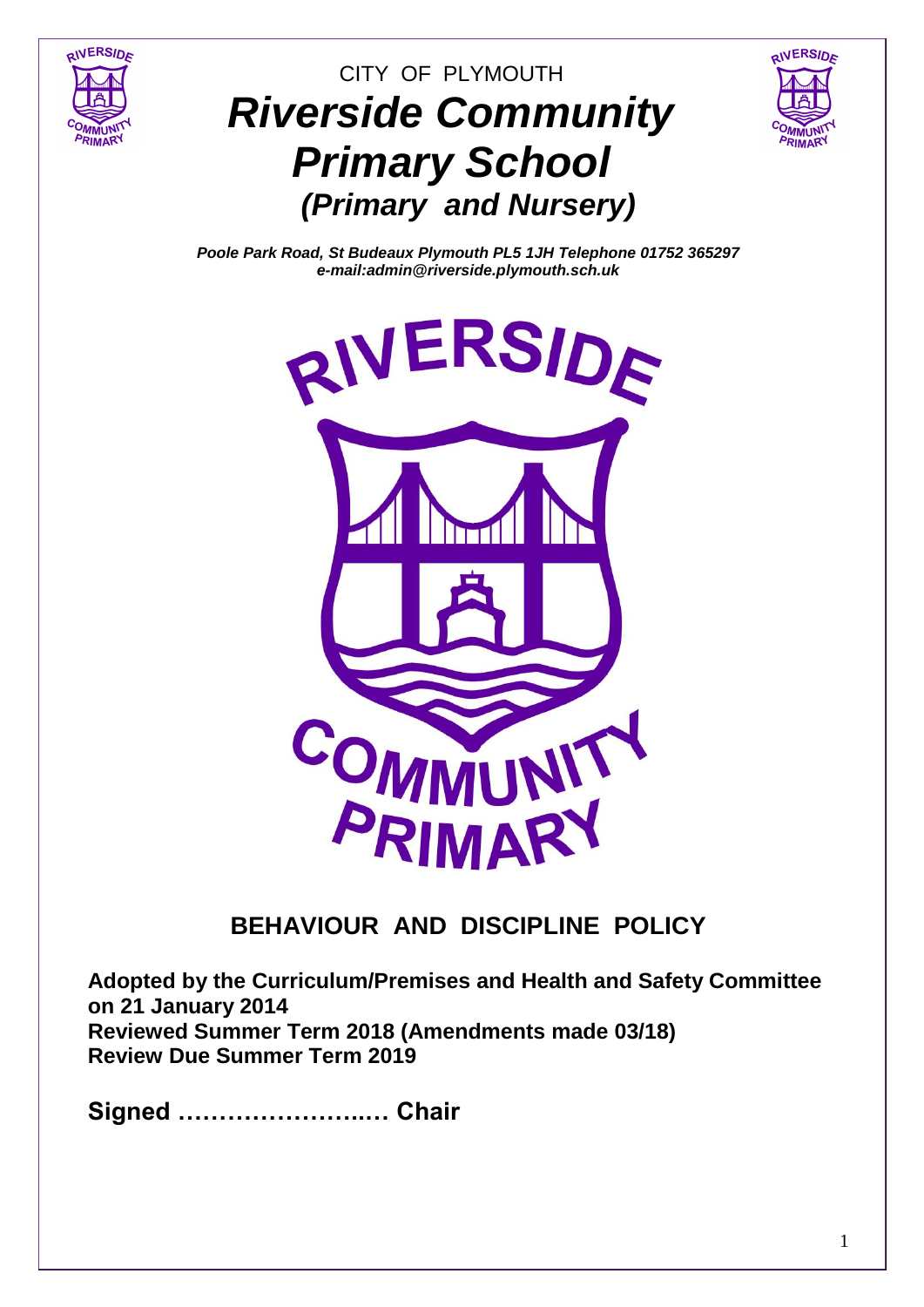# **RIVERSIDE COMMUNITY PRIMARY SCHOOL**

# **BEHAVIOUR AND DISCIPLINE POLICY**

Our mission statement states that at this school staff, children, parents and governors work together in partnership. We acknowledge that everyone is special and valued.

An important aspect of this partnership is the ability to work together in mutual respect, within realistic standards of discipline, behaviour and moral values.

#### Aims

The aims of this policy support and are supported by the aims of the school by:-

- Maintaining a happy community providing equal opportunities, where pupils feel safe, valued and respected.
- Encouraging all pupils to achieve their full potential.
- Raising self-esteem.
- Providing guidance for staff, pupils and parents within an atmosphere of support and mutual respect.
- Encouraging a shared responsibility between school and home.

#### **Principles**

We operate a positive behaviour policy, which embodies the high expectations we have for all within the school community.

#### Our School

- Has a whole school approach to behaviour, setting good habits early with high expectations of cooperative behaviour from the start.
- Provides an environment conducive to on-task behaviour.
- Makes positive recognition of pupil achievement.
- Involves pupils in the creation and review of a code of conduct through discussion of class rules, circle time and PSHE lessons.
- Involves parents by maintaining good communications to ensure their support.
- Ensures that 'if things go wrong', pupils are given the opportunity to put them right.
- As a school we reserve the right to use reasonable force as described by the DFE Reasonable Force Advice July 2013.

#### Reward System

We operate a reward system designed to promote self-esteem within the children. We acknowledge that, whilst consistency is important, we also recognise that at different stages of a child's life at school, different ways of rewarding good behaviour may be appropriate. Good behaviour is rewarded by:-

- Smiles, positive comments and being used as a role model.
- Having one's name under the smiley face on the board
- Receiving stamps, stars or stickers as merits, with prizes for 10, 25, 50 and 100 merits.
- Talking to parents, praising good behaviour.
- Weekly 'pat on the back' and 'worker of the week' awards, with photos displayed in the entrance hall.
- Sending the child to Headteacher or Deputy Headteacher with evidence of good behaviour.
- Class merits which recognise the whole class efforts, resulting in a choice of treat decided by the class.